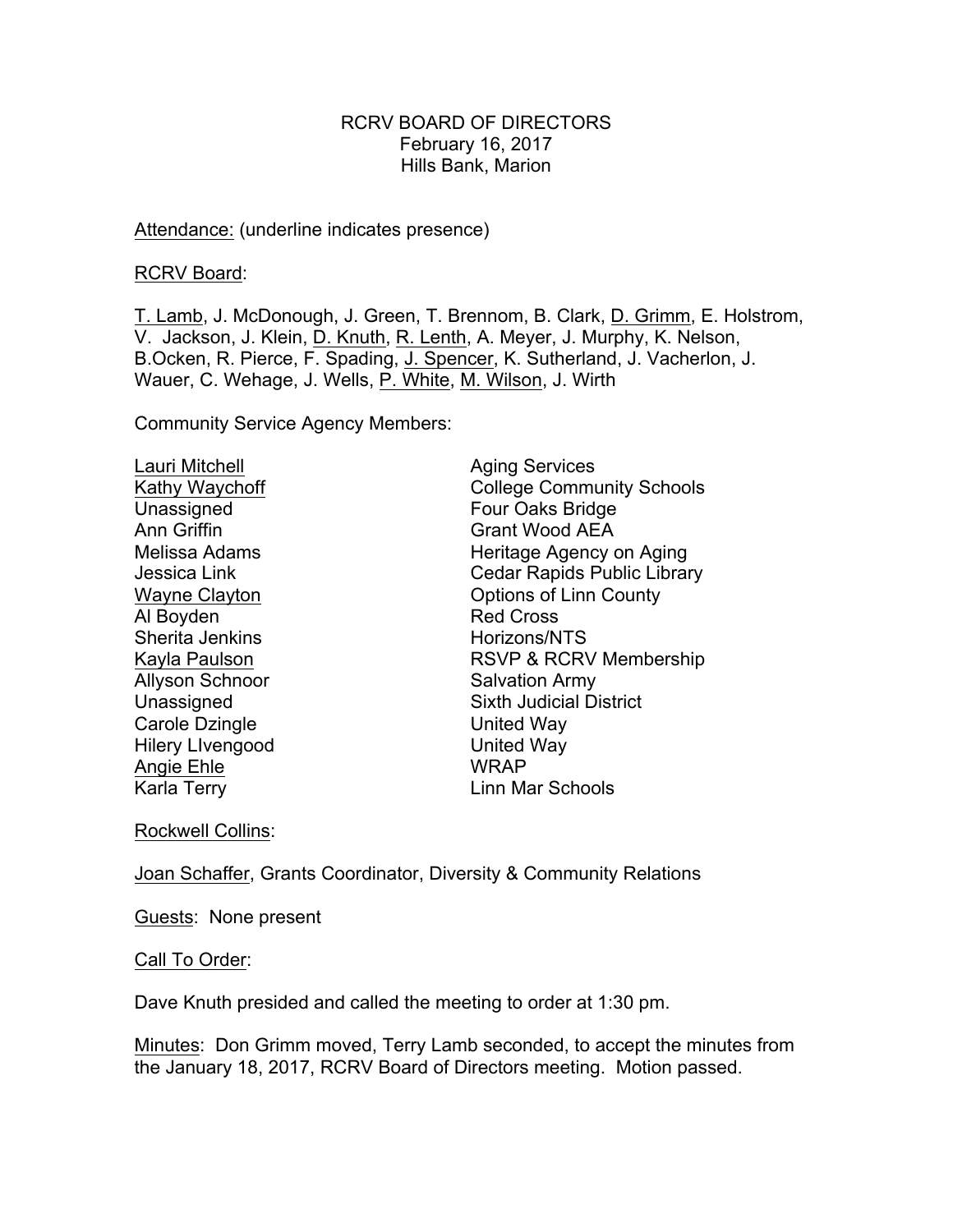## RCRV BOARD OF DIRECTORS February 16, 2017 Hills Bank, Marion

Presentation:

Andy Marshall, FIRST Robotics

Andy shared that FIRST Robotics goal was to attract kids to technology and teaching them to work together as a team. Their core values are to 1) work as a team, 2) it is not about what we win but what we learn. This program inspires and creates rational self-esteem in participants and empowers students to take ownership.

Adult mentors and coaches are always needed. Andy directed RCRV members to go to their site at https://my.firstinspires.org/FIRSTPortal/Login/VMS\_login.aspx and complete the profile and screening questions and authorization. Background checks are required to volunteer. There are two ways to volunteer, one as a judge at a one or two-day event or as a coach/mentor.

There are 50 teams in the greater Cedar Rapids area, 800 teams in Iowa and 25,000 teams nationwide. 4-H groups are involved as is a team from Imagination Iowa.

There will be a Coach/Mentor Training available on February 21<sup>st</sup> from 4:00-8:00 pm at the Kirkwood Linn County Regional Center on Boyson Road.

The Iowa STEM Scale Up for FIRST Robotics is supported by the Governor's Office. The FRC teams in Iowa have doubled this year.

Summer Camps are a great way for students to get a taste of FIRST Robotics. One camp at Linn Mar was run by students with adult supervision with 40 students participating.

#### Old Business:

No partner agency liaison reports to present.

#### New Business:

RCRV received a Pay It Forward award of \$300 and was asked to share that award with a local 501C3 non-profit agency. Moved by Mike Wilson, second by Don Grimm, to pass forward this award to Horizons with our appreciation of using their facility for meetings and providing refreshments.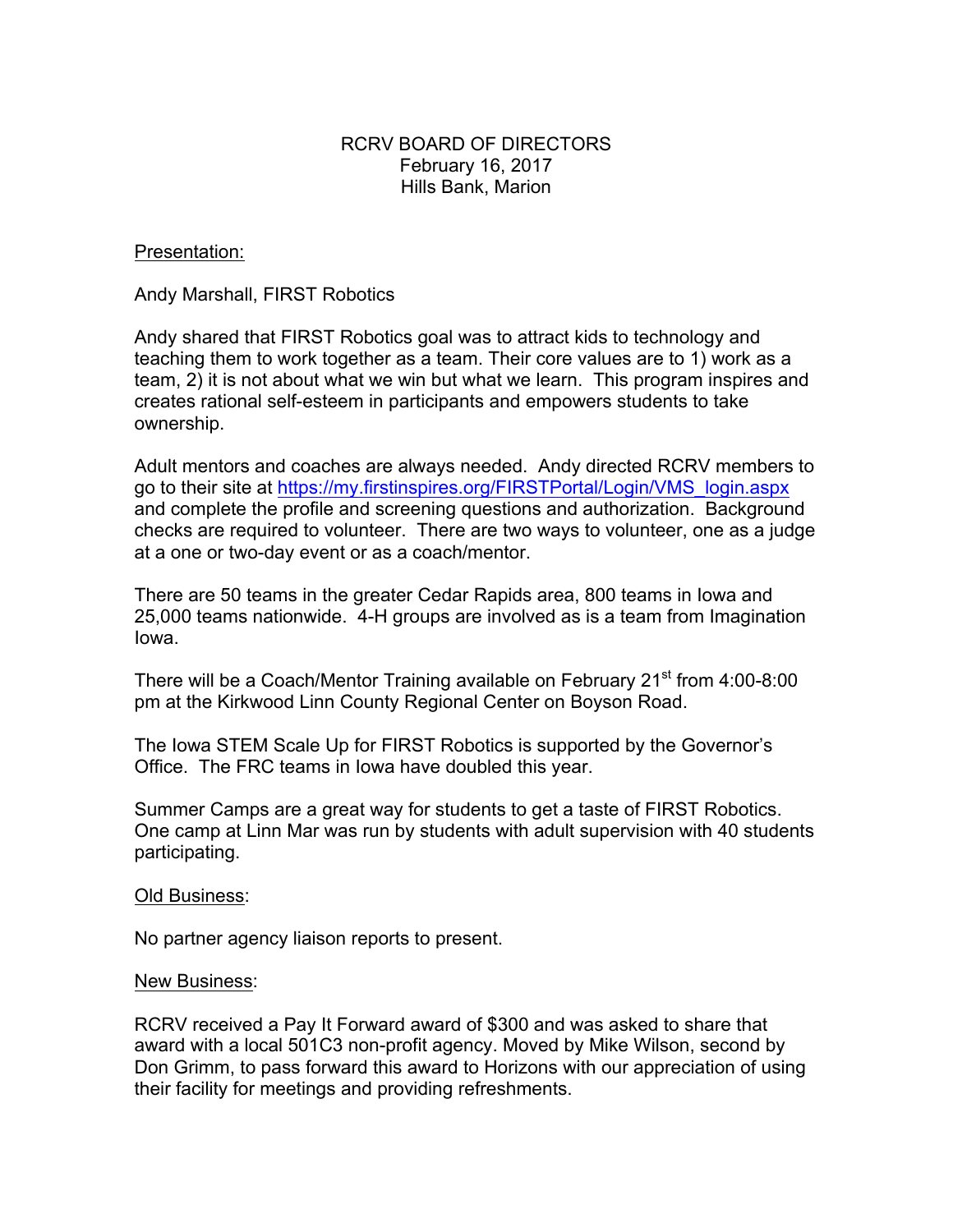### RCRV BOARD OF DIRECTORS February 16, 2017 Hills Bank, Marion

## Partner Agency Reports:

Lauri Mitchell - Aging Services reported that they are still working with AmeriHealth on ramps. The lawn request mailing is going out soon along with the request for home projects.

Angie Ehle – WRAP reported that they finished 2016 with 80 projects (1 more than in 2015). So far this year 5 ramps have been completed with the possibility of 1 build tomorrow and perhaps another on Friday. The nice weather helps! A Design 101 and Design 201 class will be on a Thursday in March. The volunteer appreciation event will be held on Thursday, April 6.

Wayne Clayton – Options of Linn County reported that they currently have no active projects. The emphasize fitness and wellness with outdoor activities.

Kathy Waychoff – College Community Schools shared that the Prairie Point Lego League team recently won first place for Overall Core Values. The Future City State Competition was held at Point on January 21<sup>st</sup>. There have been a variety of clubs started at the intermediate  $(5<sup>th</sup>-6<sup>th</sup>)$  level as well as the middle school  $(7,8,9)$ level to encourage connectivity with school and peers. Some of these clubs include Archery, Trap Shooting and Chess. The Archery team hosted its first tournament at Prairie Point this spring.

Kayla Paulson – United Way 55+ and RCRV Membership shared a handout (attached). Kayla attended the Rockwell Women's Forum Volunteer Fair. United Way's Outstanding Volunteer Awards are accepting nominations. They are collecting projects and volunteer groups for Day of Caring on May 11.

Onboarding RCRV members on an as needed basis. Reporting of hours has increased. January statistics as well as annual comparisons were shared.

Joan Schaffer - Rockwell Collins shared that next week is Engineering Week and Rockwell has many activities planned to celebrate that week including special activities at the Children's Museum at the Coral Ridge Mall on Saturday from 10:00 am to 3:00 pm. Rockwell employees are visiting schools with a STEM activity. There is a Career Fair being held at the Hotel Kirkwood on Monday. Tuesday is Introduce a Girl to Engineering Day where Rockwell welcomes middle school girls from the Cedar Rapids/Marion area. Monday there will be a Museum